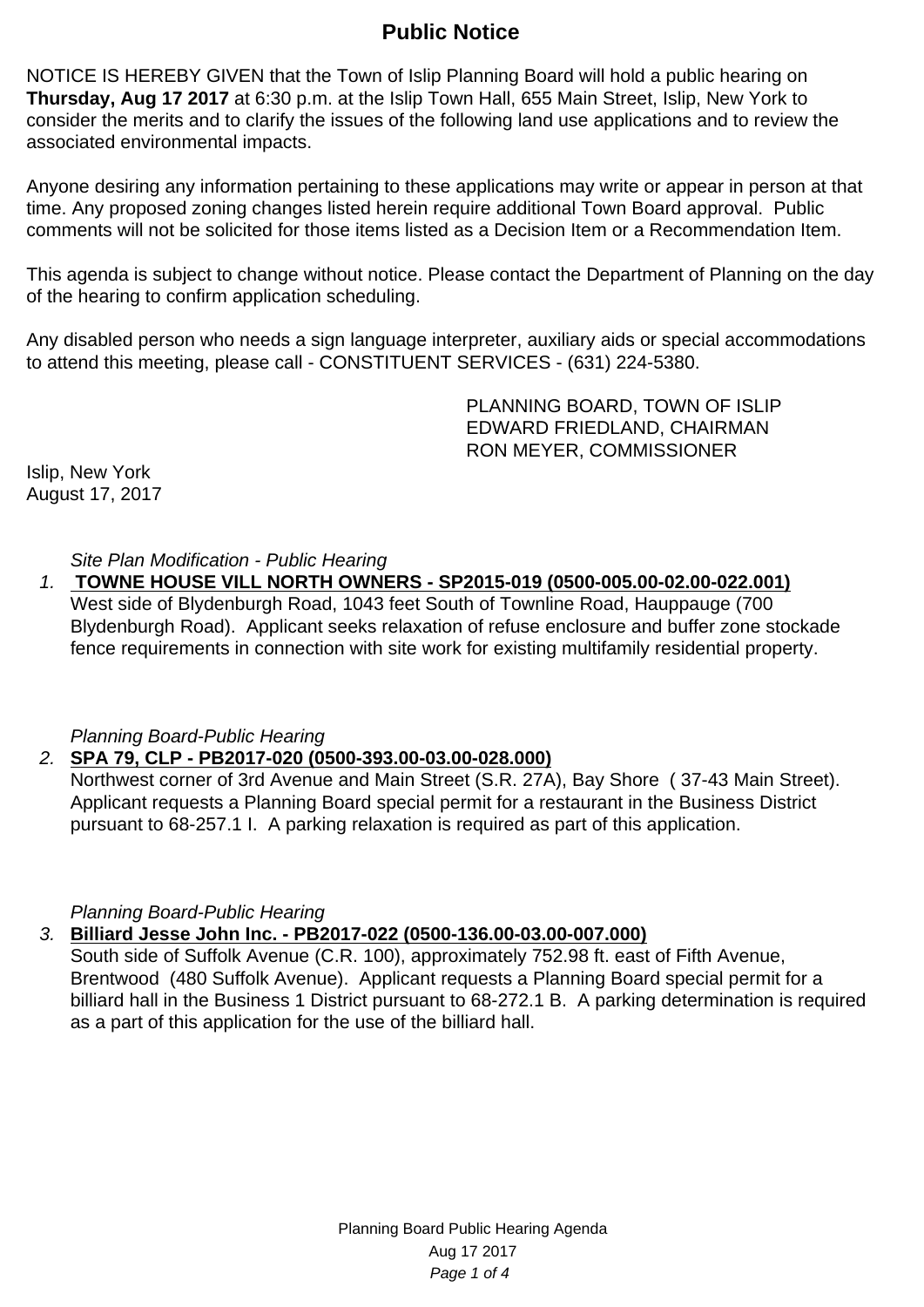# Planning Board-Public Hearing

# 4. **Eat Thai 24, Inc. - PB2017-023 (0500-369.00-02.00-011.001)**

Northeast corner of Montauk Highway (S.R. 27A), and South Saxon Avenue, Bay Shore (611 Montauk Highway). Applicant requests a Planning Board special permit for a minor restaurant in the Business 1 District pursuant to 68-272.1 A. A parking relaxation is required as part of this application.

# Planning Board Application-Public Hearing

# 5. **Gio's Slice LLC - PB2017-024 (0500-418.00-03.00-004.000)**

South side of Montauk Highway (S.R. 27A), approximately 200 feet west of Lawrence Lane, Bay Shore (298 Montauk Highway). Applicant requests Planning Board special permits for a restaurant with outdoor seating in the Business 1 District pursuant to 68-272.1 C & G. Site plan modifications are requested as a part of this application.

## Planning Board Application- Decision Item

# 6. **Joseph Michael Gratzer - PB2016-027 (0500-342.00-02.00-126.000)**

Northeast corner of Penataquit Avenue and Redington Street, Bay Shore (0 Penataquit Avenue). Applicant requests a Planning Board special permit for a single family dwelling in the Business 1 district pursuant to 68-272.1 D.

# Planning Board-Decision Item

7. **JS 299 Sunrise Realty, LLC (Atlantic Audi) - PB2016-036 (0500-388.00-02.00-085.002)** Northeast corner of Sunrise Highway Service Road North, (S.R 27), and Udall Road, (C.R. 82), West Islip (299 Sunrise Highway). Applicant requests a Planning Board special permit for a vehicle repair use in the Business 3 district pursuant to 68-302.1 C. Parking, landscaping and a buffer relaxations are requested as part of this application.

#### Decision Item

## 8. **Sayville Plaza Development, LLC c/o Breslin Realty Development Corp. - PB2017-018 (0500-235.00-02.00-029.009)**

Northwest corner of Johnson Avenue (C.R. 112) and Sunrise Highway Service Road, (S.R. 27), (#5181), Bohemia. Applicant requests a Planning Board special permit for a restaurant in the Business 3 District pursuant to 68-302.1 H. A modification of a prior condition associated with PB2003-027, prohibiting any further restaurants from locating on the subject parcel, is also requested.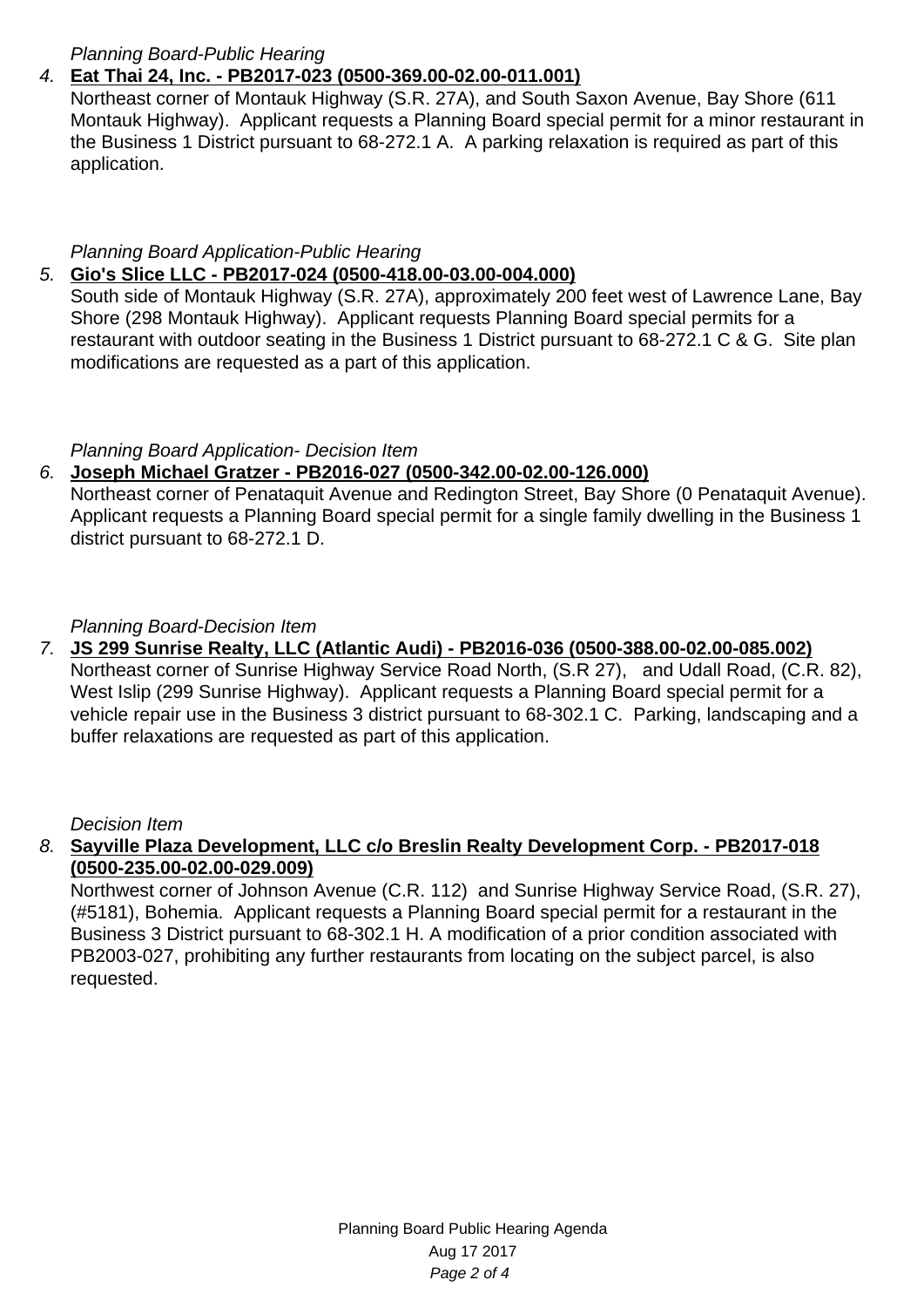Planning Board Application- Decision item

# 9. **GG Supply Wholesale, Inc. - PB2017-019 (0500-148.00-01.00-002.024)**

Southwest corner of Veterans Memorial Highway, (S.R. 454), (# 3500), and Ocean Avenue, Bohemia. Applicant requests a Planning Board special permit for a showroom in the Industrial 1 district pursuant to 68-466.1 A. A parking relaxation may be required as a part of this application.

### ADJOURNED

# 10. **Clinton Bay LLC - CZ2015-037 (0500-441.00-02.00-044.000)**

West side of South Clinton Avenue, 85' south of South Bay Avenue, Bay Shore. (140 South Clinton Avenue). Applicant seeks a change of zone from Business One District to General Service T District in order to construct a mixed use building. Site plan modifications may be required as part of this application.

## ADJOURNED

## 11. **1840 Sunrise Highway, LLC - CZ2016-049 (0500-317.00-02.00-023.000)**

Southeast corner of Sunrise Highway, (S.R.27) and Brentwood Road, Bay Shore (1840 Sunrise Highway). Applicant seeks a change of zone from Recreation Service G District to Business 3 District. Applicant also seeks a modification of deed covenants and restrictions associated with TC 802 which limits the use of the property to a bowling alley. Applicant also seeks a Planning Board special permit for an indoor recreation use. Site plan modifications are also required as part of this application.

Town Board application - Recommendation item

## 12. **BDC Property Holding LLC - CZ2017-020 (0500-392.00-03.00-055.000)**

Southwest corner of North Clinton Avenue and Cooper Lane, Bay Shore (42 North Clinton Avenue). Applicant seeks a change of zone from Residence CAA District to General Service T District in order to expand the existing dwelling and convert to a mixed use building with 11 apartments and 1 office unit. Site plan modifications are also required as part of this application.

#### Town Board Application-Recommendation item

13. **Gene Adamowicz & Amanda Russo-Adamowicz - CZ2017-022 (0500-279.00-03.00-018.000)** Southeast corner of Island Boulevard and Terry Road, Sayville, (285 Terry Road). Applicant requests a Change of Zone from Residence AA district to General Service T district to permit and expand a mixed-use building. Site plan modifications are requested as part of this application.

> Planning Board Public Hearing Agenda Aug 17 2017 Page 3 of 4